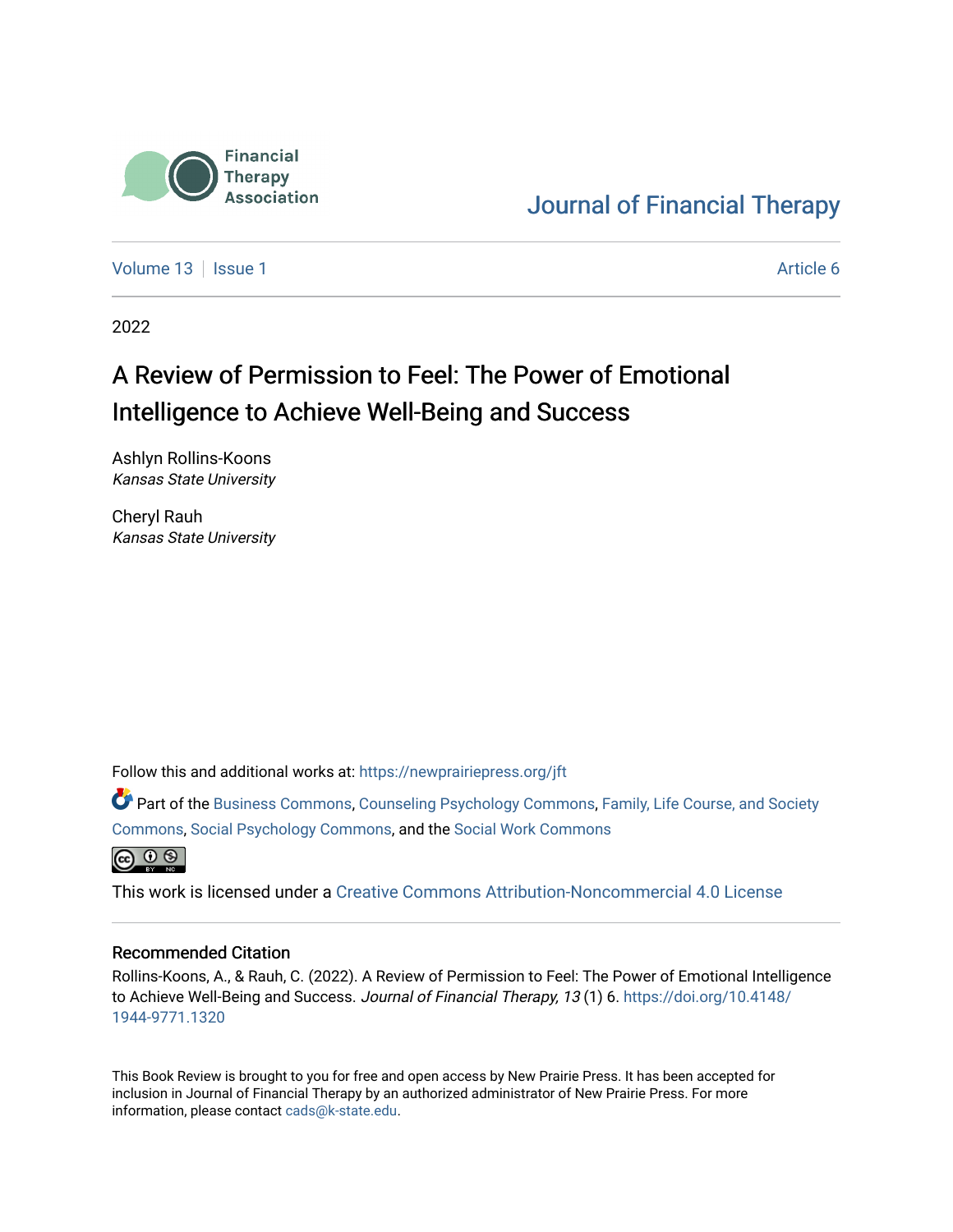# **Book Review**

Permission to Feel: The Power of Emotional Intelligence to Achieve Well-Being and Success

## Ashlyn Rollins-Koons, M.S. Cheryl Rauh, M.S. Kansas State University

Brackett, Mark (2020). *Permission to Feel: The Power of Emotional Intelligence to Achieve Well-Being and Success*. Celadon Books, 285 pp., \$15.29, ISBN: 978-1-250-21284-9

Everyday people ask each other, "How are you doing?", and the typical answers are always great, fine, busy, or tired. These one-word answers often don't truly encompass our emotional state. Instead, they often reflect our unwillingness to share how we actually feel or our sense that others are not interested in a genuine answer. Inspired by his childhood, Mark Brackett, Director of the Yale Center for Emotional Intelligence, has dedicated his career to the study of human emotion and to helping children and adults learn to understand, process, and master their emotions. *Permission to Feel* is a guide to emotional processing, full of personal anecdotes and tangible takeaways. Those who wish to explore the intersection between finances and overall well-being (financial therapists, mental health professionals, and financial professionals alike) can expect to learn strategies for channeling their emotions in personal and professional applications.

Although we all experience feelings and emotions every second of our day, Brackett explains that many of us have still never received permission to feel. Many children, Brackett included, were not given permission to feel from the adults in their lives. Adults often demand children suppress their emotions: "stop crying," "don't use that tone with me!" and other requirements that children hide what they are feeling. For Brackett, "permission to feel'' is giving yourself and others permission to experience and share emotions. *Permission to Feel* aims to equip people to experience their emotions and process these feelings in productive ways. Emotions, Brackett explains, affect many aspects of our lives. Our motivations, attention, memory, decision making, relationships, health, and creativity can be hindered, directed, or strengthened by our emotions. For example, Brackett asks us to consider each person we interact with during our day and reflect on our feelings when we meet them. How we feel about these people can define and influence our relationships with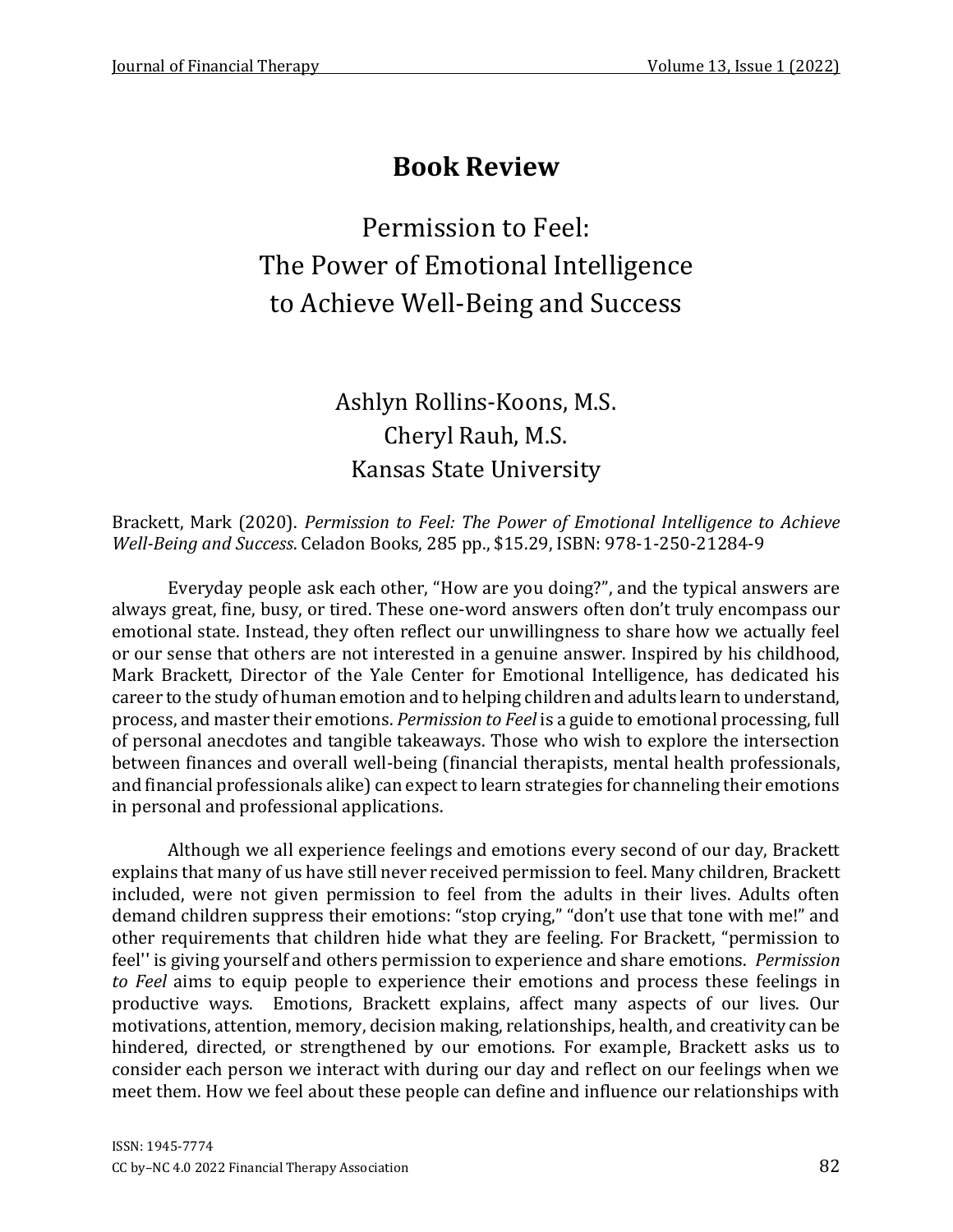### Permission to Feel: The Power of Emotional Intelligence to Achieve Well-Being and Success

them. In conversations with teachers, Brackett found that when teachers reflected on their feelings toward their students, they also realized they treat them differently based on these feelings. Financial and mental health practitioners may find this exercise useful in thinking about their own clients.

While *Permission to Feel* heavily emphasizes education, especially K–12, Brackett's five steps to emotional intelligence are to recognize, understand, label, express, and regulate emotion. For convenience, Brackett groups this process into the acronym RULER. Mastery over this process makes one an "emotion scientist" in Brackett's view, having the skills to dissect, analyze, and apply their emotions to effective purpose in universal application.

We must first learn to **Recognize** the emotions we and others feel. Examples of recognizing one's emotions are things like noticing when we tense up or the signs of being tired, angry, happy, etc. Then, we can learn to understand and comprehend the nuances of these feelings. Following this understanding, we learn to label or describe these feelings using rich emotional language. Recognizing our emotions gives us permission to slow down and examine how we feel so we can then manage those feelings. Emotional intelligence (which Brackett describes as the interplay between our emotions and ability to make decisions, solve problems, reason, and relate to others) has as much to do with our own emotions as others' emotions. Recognizing others' emotional states allows us to better attend to their emotional, physical, or even physiological needs. Nonverbal communication makes up much of our interaction with others, but it can be challenging to recognize other people's emotional states without explicit communication. Our interpretation of how other people are reacting and feeling can be colored by our own emotional state as well. This makes it even more important to be in tune with our feelings to avoid projecting our emotions onto others.

Brackett says **Understanding** emotion is the most challenging skill, as it asks us to consider the reasons behind our and others' emotions. Instead of compartmentalizing our feelings, this step requires us to look at what is driving our feelings. Is it a specific situation? Something someone said? Understanding includes both the cause of the emotion (i.e. the event or statement that instigated it) and the deeper theme (i.e. insecurity or fear).

**Labeling** gives us the ability to use vocabulary to describe what we have observed and understood. It goes beyond "fine," or "good." These trite responses reflect the cultural norm of hiding how we really feel and our belief that others don't have a genuine interest in our emotional wellbeing.

If understanding is the most challenging skill, Brackett says **Expression** is the scariest as it requires vulnerability. If we are not vulnerable and express our feelings, we limit others' abilities to understand, empathize with, or help us.

Once we move forward with expressing our emotions, we must then learn to **Regulate** those feelings. Not all emotional expressions are healthy or productive, such as going shopping to avoid thinking about a stressful situation. Avoidance or attention-shifting strategies can be a helpful regulatory tool, but as we try to control our emotional responses,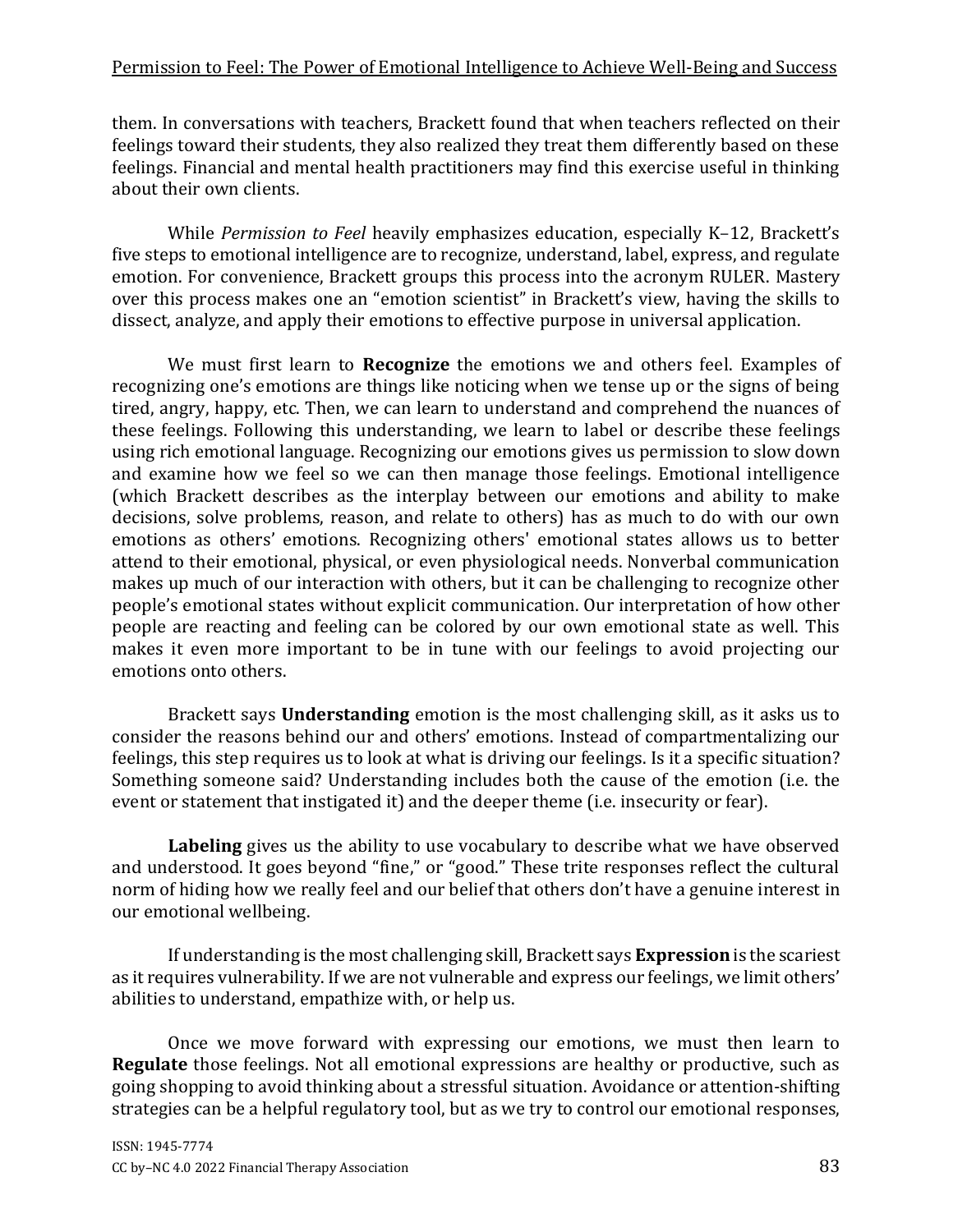we can aim to develop healthier coping strategies. One of these is cognitive reframing strategies in which we seek to find perspective in difficult situations. For example, if a client seems to be in an especially bad mood, we might initially be influenced by this mood. We can reframe by considering possible reasons for the client's attitude and fashion a more empathetic response. Learning to regulate allows us to moderate our emotions and the expression and timing of those feelings.

Brackett recognizes that even when individuals are empowered to take control of their own emotions, the environment and the emotional intelligence of the larger community around a person are central to the success of his model. RULER will fail in places where the people in power penalize the expression of feelings and encourage repression. Brackett explores what environmental failure and success look like at home, school, and the workplace. The financial therapist-client dynamic may fall slightly outside the models discussed by Bracket, but the implication is clear: it's important for professionals to model emotional intelligence for clients and to offer clear indications that feelings can safely be processed within professional interactions. This process may be normal in the therapy environment, but it may need strategic cultivation in the financial practitioner environment to gain client trust for emotional expression.

One of the greatest strengths of this book is its action-plan layout. Hypothetical and real-life examples allow the reader to visualize the everyday applicability of RULER. Emotional regulation, for example, can include physiological responses such as mindful breathing or simply sitting on the other end of the table from an argumentative relative during holidays. Other forms of emotional regulation include attention diversion strategies, such as watching T.V. or even checking Instagram when waiting in a long line at the store. While individuals should not overly rely on attention diversion strategies for emotional regulation, they can still be useful in certain circumstances.

This book was written primarily for personal, parent, and educator use, but it has many applications to financial therapists as well as mental health or financial practitioners. Discussing finances can bring up many emotions, and mental health and financial professionals will glean utility as they seek to understand their clients' behaviors and feelings. Professionals will also learn ways to avoid erroneous conclusions that result from attempting to interpret the emotions of others from nonverbal cues. RULER can provide a framework to use in discussions with clients about money or other emotional topics. *Permission to Feel* also provides an opportunity for introspection. Since our emotions influence our relationships, professionals should be aware of how people make them feel, as it may cause them to treat clients with varying degrees of respect and provide them with different levels of attention in their treatment or planning. RULER could also be valuable in maintaining professionalism in difficult situations with clients.

Financial practitioners, mental health professionals, and financial therapists often walk with clients through the most significant events of their lives, and the emotions surrounding these events are often intense and complex. *Permission to Feel* can aid professionals in guiding their clients through the steps of recognizing, understanding, labeling, expressing, and regulating what they are feeling during these momentous events.